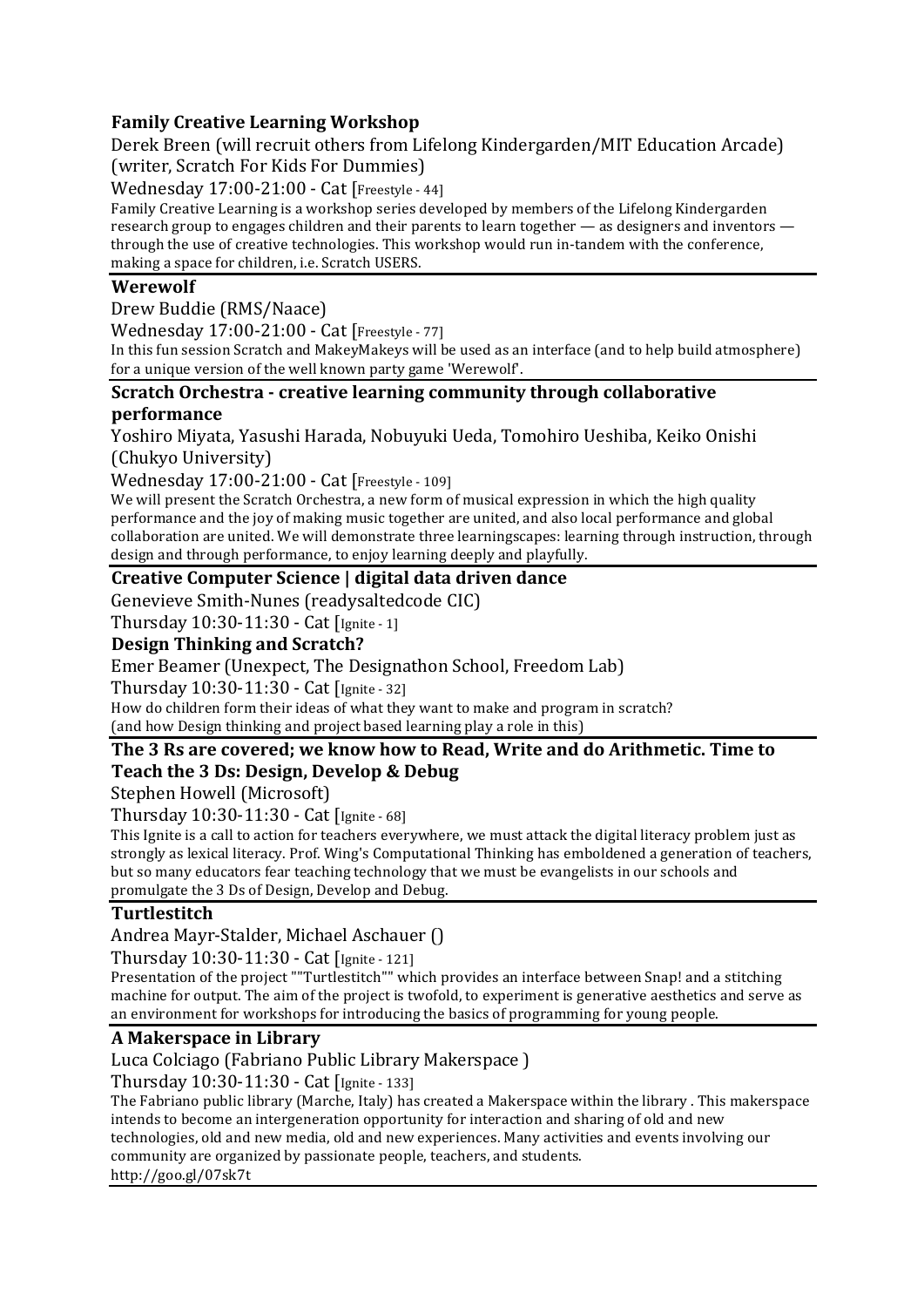## **Physical computing in school with raspberry and scratch**

Gerhard Hepp () Thursday 10:30-11:30 - Cat [Ignite - 142] Physical computing at school, programming computer games with 7th grade kids, constructing their own controllers. Platform is Scratch 1.4 on Raspberry Pi plus some electronics.

## Using Scratch to develop computational thinking with primary age pupils

Phil Bagge (CAS)

Thursday 10:30-11:30 - Gobo [Talk - 122]

Over the last three years Phil has taught over 1200 hours of primary computing science at six primary schools in the UK. As well as sharing his journey with lots of other teachers via his code-it.co.uk website. He is convinced that programming is the best way to use and teach about computational thinking and that Scratch is the premier tool for this.

#### **Computational Thinking in the Schools of Spain and Latin America: more than just a MOOC, a community**

Xabier Basogain et al. (University of the Basque Country) Thursday 10:30-11:30 - Pico [Talk - 33] The MOOC "Computational Thinking in the Schools" is a course offered through platform MiriadaX.

The course has been designed for teachers and those interested in learning how to solve problems through the use of the programming language Scratch.

The paper describes the creation of an active learning community and summarizes its structure and initial results.

Participants come from 35 countries.

### **Scratch acivities in Hungary**

Zsuzsa Pluhár (T@T Lab in Faculty of Informatics at Eötvös Lorán University) Thursday 10:30-11:30 - Pico [Talk - 59]

Scratch is one of the possible tools to learn and teach computational thinking.

We have more activities to support teachers and kids using Scratch.

We would like to present you our teacher training activities and our tutorials not only for jung programmers but for kids with human interest too and about an Scratch competition for girls in a special program together with an foundation called Skool.

## **Africa Code Week 2015**

Roger-Cyr Aplogan (Simplon.co)

Thursday 10:30-11:30 - Pico [Talk - 62]

Following on from success of last year's EU Code Week, the initiative is now extending to Africa. From 1-10 October 2015, children and young people are invited and encouraged to experience coding and strengthen their digital skills. NGOs and partners from industry, including key partner SAP, will organise coding workshops with various learning material (incl. Scratch) across 10 African countries.

## **The Beauty and Iov of Computing**

Dan Garcia, Brian Harvey, Jens Moenig, Michael Ball (UC Berkeley)

Thursday 10:30-11:30 - Nano [Workshop - 113]

The Beauty and Joy of Computing (BJC) is a Snap!-based non-majors computer science curriculum aimed at bringing serious CS ideas such as recursion and higher order functions to a broad audience, with special emphasis on traditionally excluded groups including women and minorities. This workshop will allow participants explore the curriculum through gentle exercises, in a hands-on format.

## **Extend Scratch!**

Shane Clements, Chris Willis-Ford, Sayamindu Dasgupta (MIT Media Lab) Thursday 10:30-11:30 - Tera [Workshop - 73]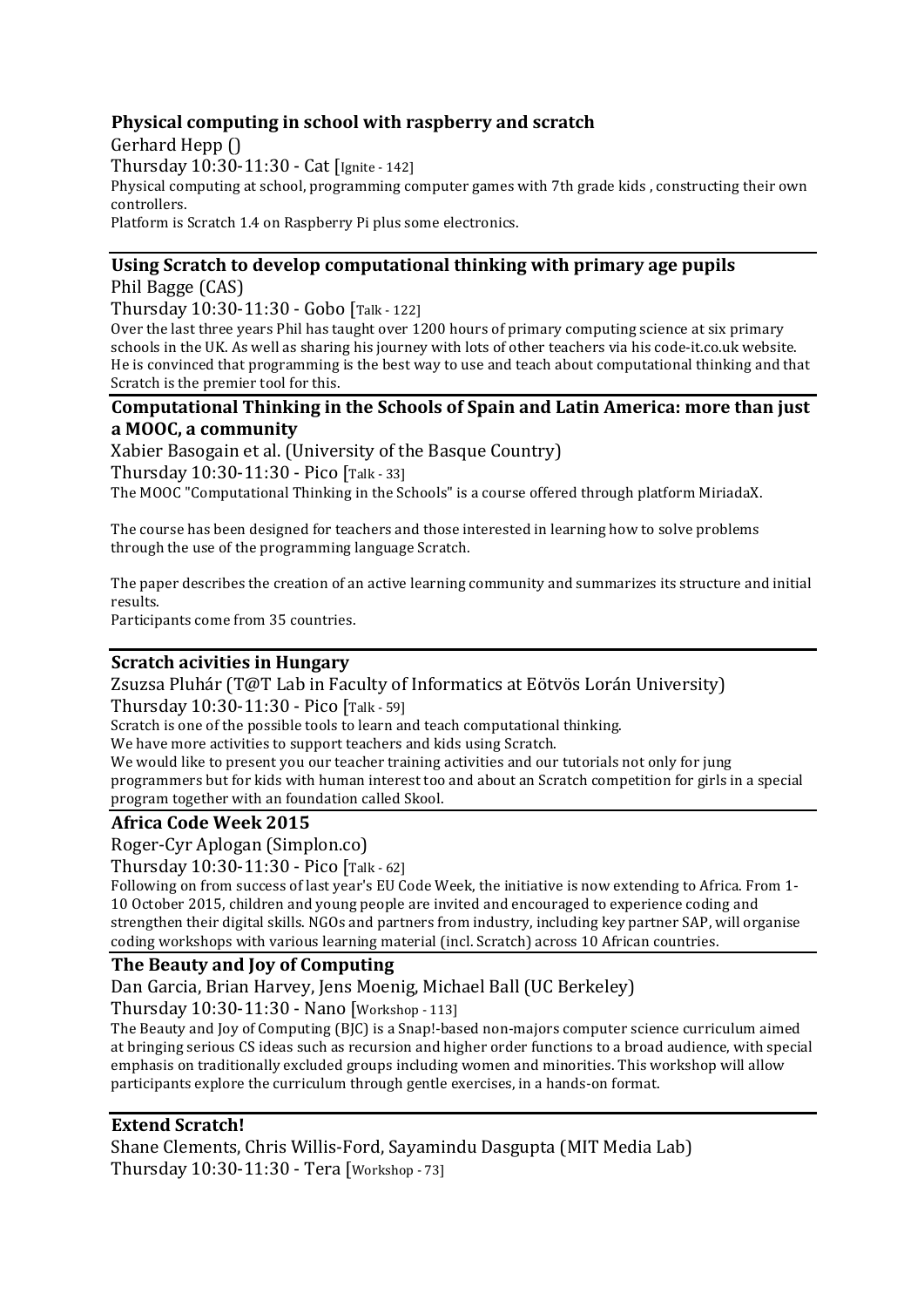Scratch ""extensions"" let Scratch connect to the outside world, including web services (like weather databases and translation services) or physical devices (like sensors and robotics kits). This hands-on workshop will introduce extensions and help you make your own using the new ""scratchx.org"" extension development website.

Some knowledge of JavaScript required for participation in this workshop.

## **Scratch the code**

Babken Chugaszyan ()

Thursday 12:00-13:00 - Cat [Ignite - 9]

This presentation is a summary of 2 year experience of 200 kids learning Scratch at ""Ayb"" school. It combines projects, reflections and discussion.

### **NextGen Scratch Wizkids**

Arteesha Bosamia, Matthew Healey, Andrew Sula, Stephen Pithouse and Robert Sandford (Technology Volunteers)

Thursday 12:00-13:00 - Cat [Ignite - 38]

Technology Volunteers is an initiative where programmers and non-programmers work together to teach Scratch to children. With a live demonstration of ideas, this presentation will show how this crossdisciplinary team at University of Warwick in England brings a valuable range of perspectives to teaching Scratch. It will describe the impact Scratch has had on children in the local community.

### **Programmo anch'io**

Alberto Barbero - Eleonora Pantò (DSCHOLA)

Thursday 12:00-13:00 - Cat [Ignite - 86]

DSCHOLA is a nonprofit italian association working in the Piedmont area (NW of Italy) to promote the enhancement in schools of the use of ICT in teaching and learning . One of the latest project, called  $"$ "Programmo anch'io"", financed by the Foundation Cassa di Risparmio di Torino, has involved 150 classes in 75 [H&H schools for a total of 3000 students (75 full days of CS education with Scratch).

## **Scratch in the Italian CoderDojo community**

Carmelo Presicce (CoderDojo)

Thursday 12:00-13:00 - Cat [Ignite - 94]

CoderDojo is a global network of free, volunteer led, coding clubs for kids, in which young people usually start using Scratch, helped by mentors, following a constructionist approach.

I'll talk about CoderDojo as a learning environment as well as a creative community, sharing experiences from CoderDojo Bologna and from many other dojos I had the opportunity to visit and help in Italy.

## **Cogitate - Create - Code your own cartoon with Scratch Jr**

Fleur-Eve Le Foll (Cod Cod Codet, by Maker Mind)

Thursday 12:00-13:00 - Cat [Ignite - 111]

With Scratch Jr and some unplugged activities, we are supporting 5-7 y.o. children, living in Morocco, to create their own cartoon via a  $4 \times 1.5$  hours program.

## **Build vour international Scratch-Wikis in your native language: World Wide Wikis**

Martin Wollenweber & Linda Fernsel ()

Thursday 12:00-13:00 - Cat [Ignite - 125]

Founders and members of the german language Scratch Wiki ( www.wiki.scratch-dach.info ) want to help international Scratch communities to establish Scratch-Wikis in their own language. After we launched the German Wiki in 2012, last year followed an Indonesian and a Russian Wiki we are actively supporting and all of us are connected through interwiki. What's about your language?

## **Collaboration in the Scratch Online Community**

Ricarose Roque and Eric Schilling (MIT Media Lab)

Thursday 12:00-13:00 - Gobo [Talk - 55]

In the Scratch online community, Scratchers can create, share, and remix projects as well as give feedback and discuss ideas. We'll share stories of creative and inspiring ways that Scratch members collaborate in the community. These collaborative activities are emergent and driven by Scratchers and include activities like multi-animator projects, sprite contests, and remixing chains.

## **EU Code Week**

One of the EU Code Week Ambassadors (to be confirmed)  $( )$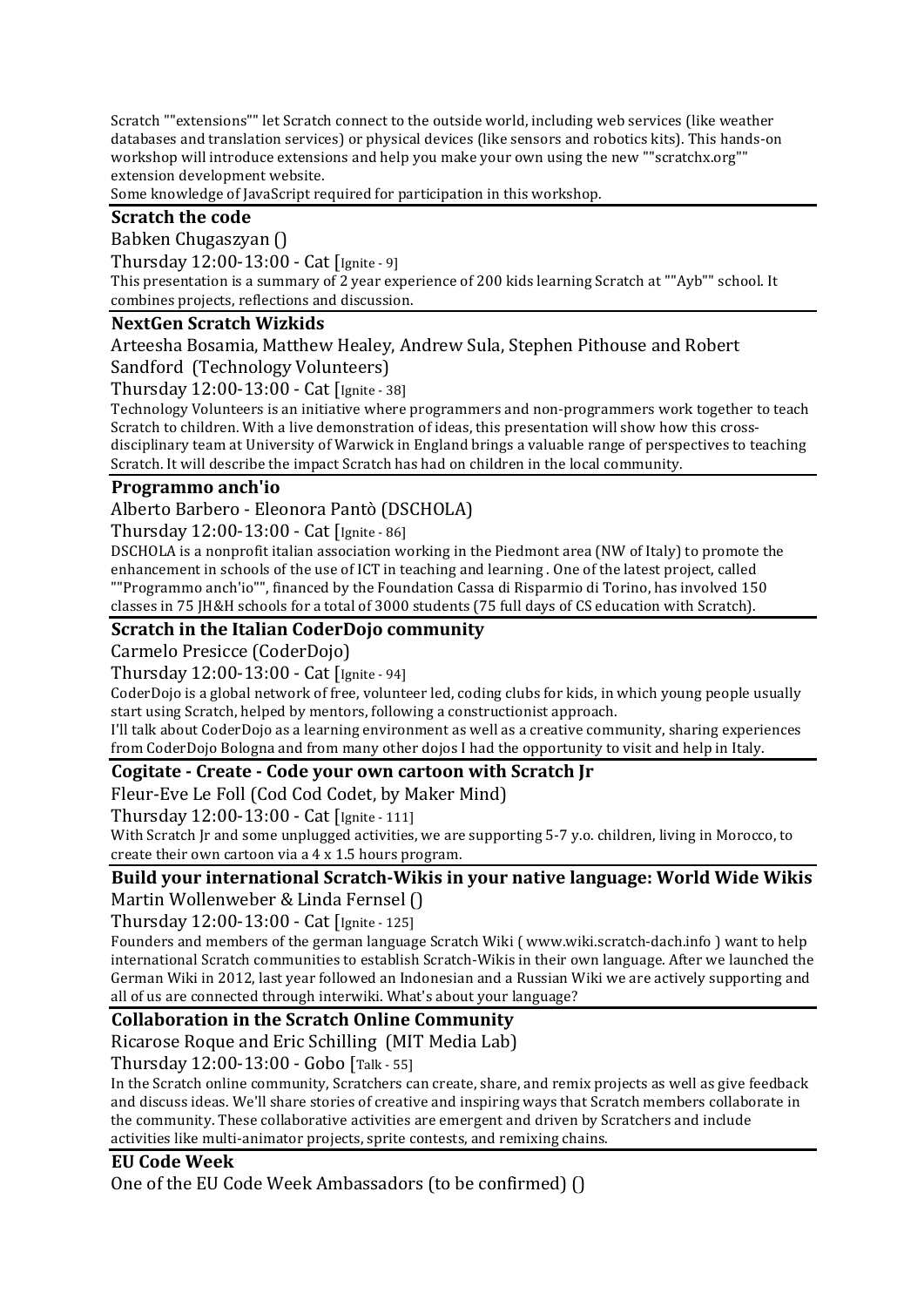Thursday 12:00-13:00 - Gobo [Talk - 63]

1 week, 38 countries, 3000 activities, 100 000 + participants : EU Code Week 2014 was the biggest celebration of coding across Europe ! EU Code Week is returning this year from 10-18 October 2015, offering even more events for all kinds of groups: from beginners to advanced coders, for everyone from job-seekers looking to learn a new skill to robot fans and girl geeks.

## Learning with Scratch

Carlos luis (Instituto do Emprego e Formação Profissional (IEFP))

Thursday 12:00-13:00 - Gobo [Talk - 72]

Our challenge was to develop basic skills in reading, writing, calculating and use of information / communication technology with pedagogical innovations for adults who do not have basic education skills. Interdisciplinary and complementarity assumed a particular teaching experience, with a focus on the use of Scratch to simplifies the creation and manipulation of stories.

### **Scratch Teachers in Estonia**

Olga Mironova (Tallinn University of Technology)

Thursday 12:00-13:00 - Pico [Talk - 30]

Scratch Teachers in Estonia

Examples of different school lessons using Scratch made by teachers, who finished the course 'Fundamentals of Application Development and Programming' at Tallinn University of Technology. Their experience in applications development and teaching pupils. Methodical and didactic problems and tasks.

## A New Subject in a New Curriculum: Exemplifying Computing Science in Scottish **Schools using Scratch**

Jeremy Scott (Royal Society of Edinburgh/George Heriot's School)

Thursday 12:00-13:00 - Pico [Talk - 135]

To reinvent our subject, we must provide learners with an experience of Computing Science (CS) that's accessible and exciting. Over the last three years, Jeremy Scott has led a national project to exemplify the teaching of CS in Scottish schools using Scratch. His curricula draw upon the latest pedagogical research to deliver the subject in a way that's relevant to learners' own digital lives.

## **Scratch curriculum in Brazil**

Antonio Paes (Yadaa Escola de Programação e Robótica - www.yadaa.com.br)

Thursday 12:00-13:00 - Pico [Talk - 138]

On this talk we'll present our program used in Brazil where we mix programming effectively with math. physics and other science topics in a solid and proven program/curriculum.

## **Snapi!** - Play with APIs and OpenData with our Snap! extension

Bernat Romagosa (Citilab)

Thursday 12:00-13:00 - Nano [Workshop - 28]

Snapi! is our home-brewed Snap! extension that targets APIs and OpenData. In this workshop we'll learn how to access and make use of REST APIs from a Snap!-like environment, all this while explaining our experiences with getting kids to understand and play with APIs.

## New Dimensions to Scratch with littleBits and Leap Motion

Susan Ettenheim and Kreg Hanning (Eleanor Roosevelt High School)

Thursday 12:00-13:00 - Tera [Workshop - 107]

In this hands on workshop, you will use the extensions for littleBits and Leap Motion devices with Scratch 2.0 to remix projects that change what you see on the screen by interacting with the physical world. Using challenge activities participants will learn the concepts by remixing projects on the spot with live help. Reflection, documentation and community support will be discussed and shared.

## All the programming parts of the English Computing National Curriculum for **primary schools, using tablets, in an hour**

Neil Rickus ()

Thursday 14:30-15:30 - Cat [Ignite - 25]

Since September 2014, English schools, as part of the new Computing curriculum, have to teach programming to children as young as five years old. During this session, we'll use a variety of apps, including Scratch Ir and Pyonkee, to undertake activities covering every programming concept expected of primary aged (five to eleven years) children. Bring along an iPad and join us for an hour of code!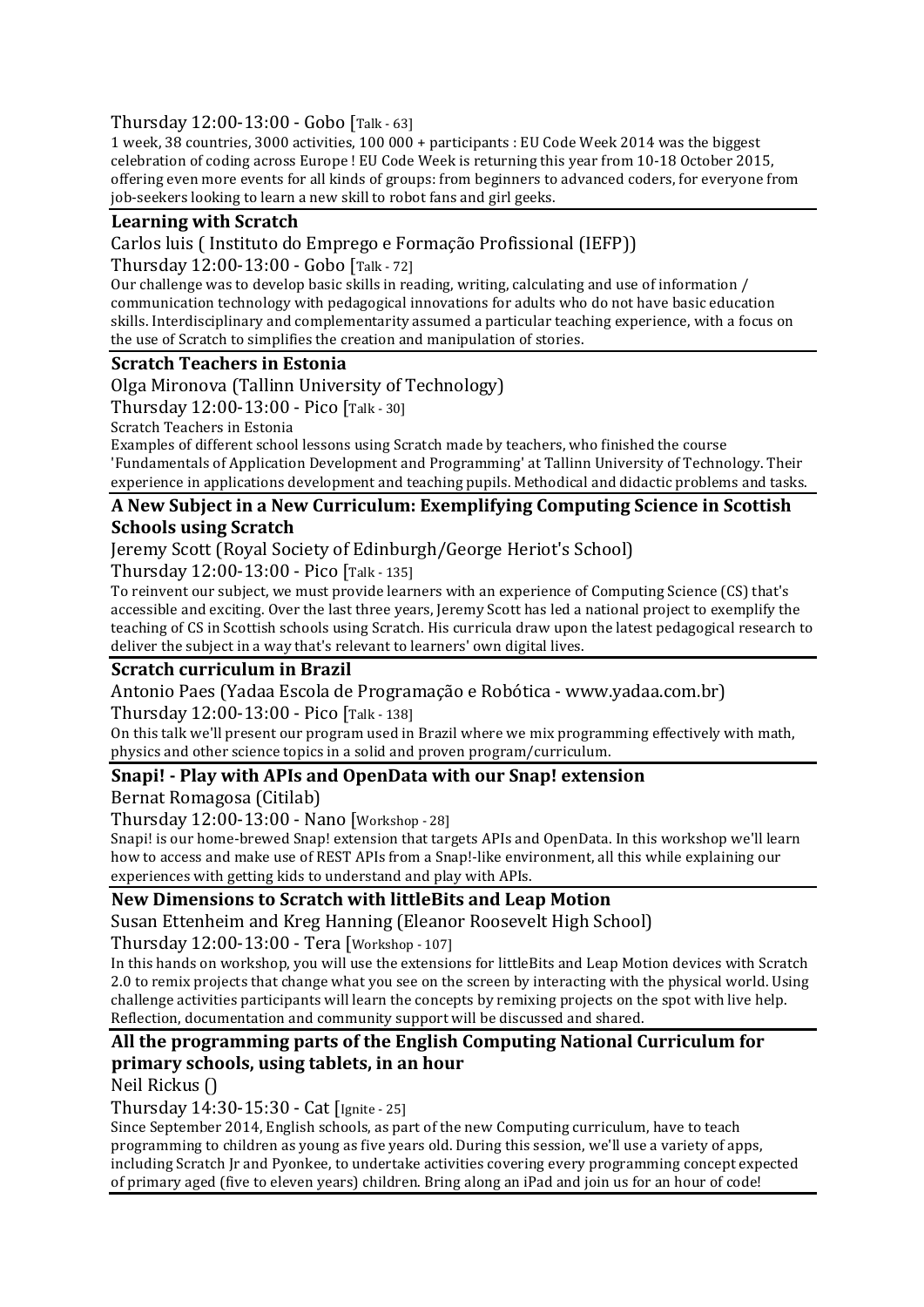## **Cat: A Computer Adaptive Test to Help Students Learn Programming**

Jan Janiszewski (University of Amsterdam (currently University of California, Santa Barbara))

Thursday 14:30-15:30 - Cat [Ignite - 36]

With only limited external help from teachers, children often encounter difficulties in their learning process within the Scratch environment. Therefore, we created a computer adaptive test that assesses the programming ability of elementary school children and provides them with feedback on difficult programming concepts. We expect students to learn programming faster and become more motivated.

## **Doodling in Code: A simple framing of coding activity that invites creative exploration and playfulness**

Adam Colestock (Francis W. Parker School)

Thursday 14:30-15:30 - Cat [Ignite - 70]

In my work teaching kids to program. I sometimes see kids overwhelmed by the scope of their favorite projects on the Scratch site and the ambitious games that they want to create. I propose that occasionally framing the work of coding as 'doodling' for developing programmers provides an entry point that is inviting and promotes exploration and play.

## **TeacherDojo: a social space for creating and learning**

Agnese Addone (CoderDojo)

Thursday 14:30-15:30 - Cat [Ignite - 80]

TeacherDojo is a free workshop for school teachers created to promote different educational paradigms and to innovate teaching methods through digital technologies.

Inspired by the MIT Media Lab CCOW, it's designed by: the CoderDojos of Rome and Sigillo, the LTA Laboratory (Dep. of Education, UniRomaTre) and members of Learning Creative Learning community.

#### **Computer Science at Primary Schools in the Portugal: and young teachers (mostly women)?**

Joao Orvalho (Institute Politechnic of Coimbra)

Thursday 14:30-15:30 - Cat [Ignite - 92]

Sooner or later, Portugal will introduce CS at primary school. In Portugal the overwhelming majority of students in undergraduate education for primary school teachers are women. And then ? In these last six years in Coimbra I have given training in computational thinking, using Scratch, to the future primary teachers in the 1st year of his undergraduation (teacher education) where 99% of the students is female.

## **Using Scratch with Education Sciences Students**

Dimitris Nikolos (University of Patras, Greece)

Thursday 14:30-15:30 - Cat [Ignite - 139]

In the Department of Educational Sciences and Early Childhood Education, University of Patras, we teach Scratch to prospective early childhood teachers in an elective course. For three academic years we focused on different aspects of Scratch and used various approaches to teach them to our students. Our experiences and our future plans will be discussed in this talk.

## **Poppy-Project**

Pierre Rouanet (Flowers Team - Inria)

Thursday 14:30-15:30 - Gobo [Talk - 18]

We will show how we connected Snap! to Poppy Creatures (http://www.poppy-project.org) which are fully open-srouce robots based on 3rd printing and dedicated to scientists, educators, developers and artists, that all share a vision: robots are powerful tools to learn and be creative.

We will show how using Snap! we can control in real time a full humanoid robot.

#### **Scratch: a Tool for Gender Balance in IT**

Linda Derksen & Lieke Boon (VHTO, Dutch Expert Organisation on Girls/Women and Science/Technology)

Thursday 14:30-15:30 - Gobo [Talk - 137]

In VHTO's primary school project 'Talentenkijker', stereotypical thinking about science/tech and gender is challenged, and Scratch has been integrated into the project to teach pupils programming. VHTO will show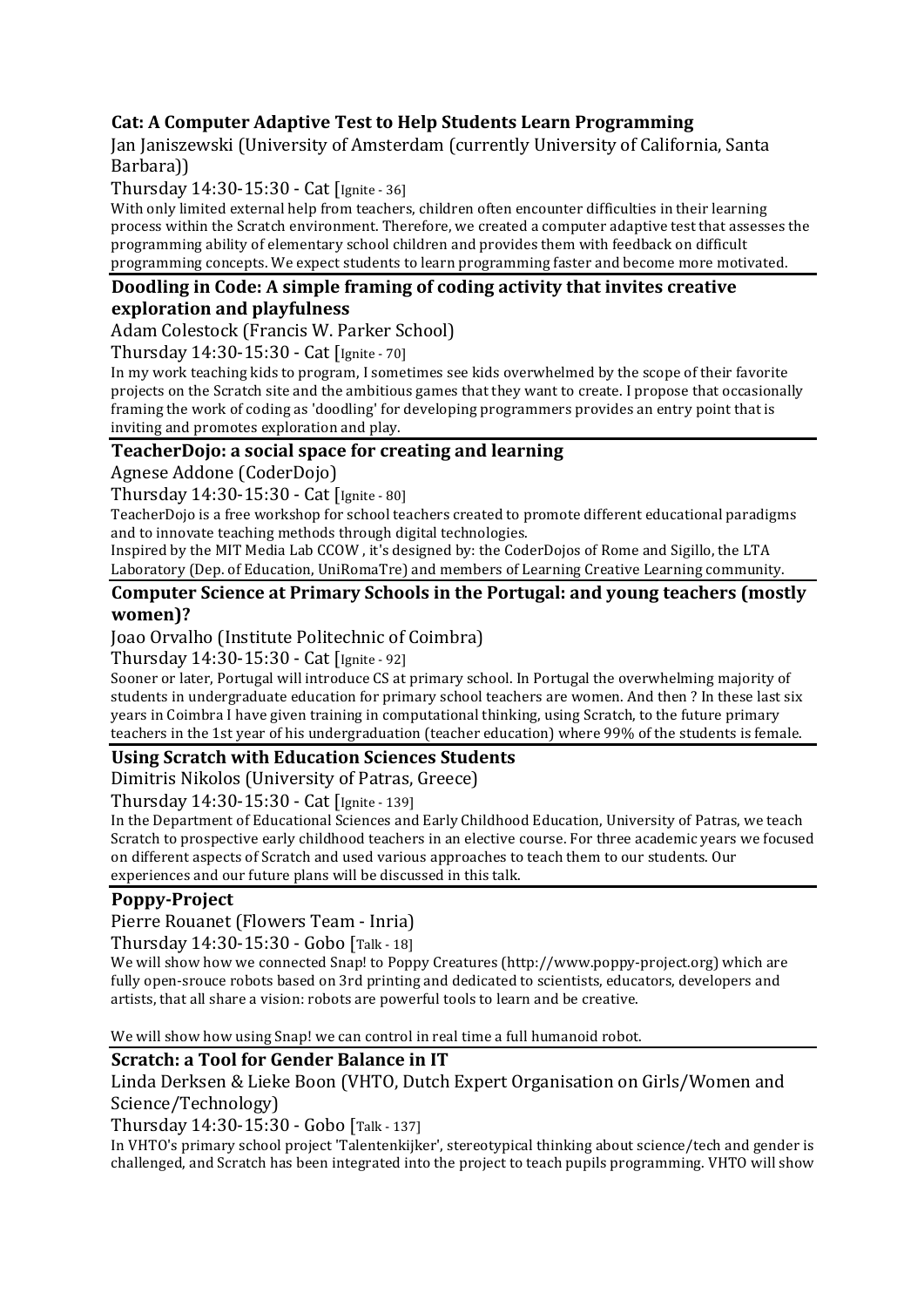how Scratch can weaken stereotypical thinking about IT & gender. We'll present teachers' experiences with Scratch, and discuss about measures to increase the participation of women in IT.

## **Sniff - writing Scratch in text and creating IoT devices**

Ian Stephenson, Tom Stacey (Bournemouth University)

Thursday 14:30-15:30 - Pico [Workshop - 11]

Join researchers from Bournemouth University in the UK who show you how to code in Sniff. This followon language from Scratch forgoes blocks and choosing, for text and writing. Unlike Python or C, you already know Sniff, because it is Scratch in text. You'll find you can write programs quickly, easily and elegantly because you already know it. This workshop session allows you to get hands-on.

#### **Serious Science with Silly Sensors**

Margaret Low, Andrew Sula, Arteesha Bosamia, Marie Low, Martin Luk, Matthew Healey, Robert Sandford, Stephen Pithouse, Tom Preece (University of Warwick)

Thursday 14:30-15:30 - Nano [Workshop - 69]

Young people are encouraged to carry out experiments in order to develop a better understanding of science. This workshop explores how we can sense events taking place around us, to gain an understanding of science. We will develop and calibrate some simple scientific instruments to carry out experiments. using picoboards and arduinos. Technology Volunteers www.warwick.ac.uk/techvolunteers

#### Fun with ScratchIr and other coding games

Mie Menmark (School)

Thursday 14:30-15:30 - Tera [Workshop - 23]

Try scratch Ir and practical exercises in problem solving and learning to encode with and for preschool children.

### **Extending Scratch into the Real World with Hardware Extensions**

Stephen Howell & TBD (Microsoft)

Thursday 16:00-17:00 - Cat [Discussion - 105]

This discussion on 'Extending Scratch' will provide a brief overview of some of the extensions available and in development for Scratch, along with some demo's of these extensions. The panel members will discuss the challenges of creating extensions and the benefits of deploying extensions in the classroom.

#### European Erasmus+ Program Training on Scratch

Samir Saidani ()

Thursday 16:00-17:00 - Cat [Discussion - 123]

Erasmus+ European Program is aimed to provide a way to organize collaborative meeting between european people, and beyond. We will present the Erasmus+ Program, some training we've already organized through this program and how to fund a Scratch Training based on Erasmus+ Program.

## **Peer Instruction for Scratch in Scratch**

Peter Donaldson (Principal Teacher of Computing, Crieff High School & CAS Scotland committee member)

Thursday 16:00-17:00 - Gobo [Talk - 20]

Peer Instruction is a teaching technique designed to encourage all learners to make predictions and share their current understanding with each other. It's been used successfully in universities across the world but could it work in a high school context? This session will explain the PI process and how I've used it while stretching your brains with a PI session about Scratch in Scratch.

#### **Dr.Scratch**

Mari Luz Aguado ()

Thursday 16:00-17:00 - Gobo [Talk - 58]

The Dr. Scratch web application is an analytical tool that evaluates your Scratch projects in a variety of computational areas providing feedback. This analyzer is a helpful tool to evaluate your own projects, or those of your Scratch students.

It is suited to students of all ages because results shown are based on the level of Computational Thinking acquired by the students.

**Simplify Scratch for teachers** Iris Douma ()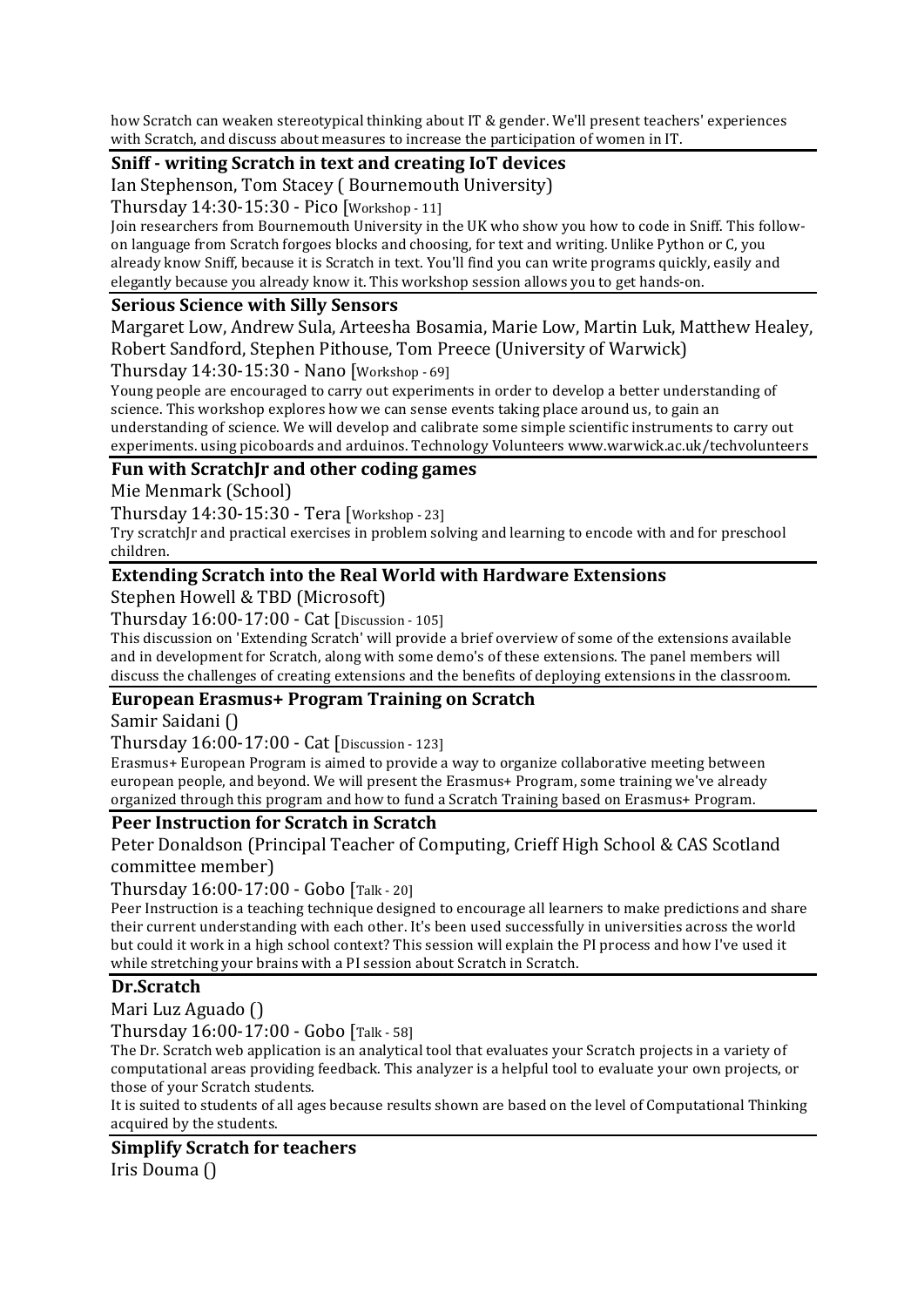Thursday 16:00-17:00 - Gobo [Talk - 124]

Help to simplify scratch for a 'playful eduction toolkit' which does not scare teachers! Short design session 15-30 min.

### **BeetleBlocks: 3D design and fabrication in a Snap-like environment**

Duks Koschitz, Eric Rosenbaum, Jens Mönig, Bernat Romagosa (Citilab)

Thursday 16:00-17:00 - Pico [Workshop - 3]

BeetleBlocks is a visual, blocks-based programming environment for 3D design and fabrication. BeetleBlocks programs move a graphical ""beetle"" around a 3D world, where it can place 3D shapes, extrude its path as a tube, and generate geometry in other ways. The resulting 3D geometry can be exported as a 3D-printable file.

### **Build 3D Simulations with StarLogo Nova**

Derek Breen (StarLogo Nova @ MIT (former curriculum and graphic designer)) Thursday 16:00-17:00 - Nano [Workshop - 43]

In this introductory workshop you will build an interactive, 3D simulation using StarLogo Nova. No prior programming experience is necessary. Please bring your own laptop.

### **Free Scratch from the evil Sulfator!**

Pierre Morsa, Natacha Morsa, Mary Leviandier, Quentin Depuydt (Coding & Bricks) Thursday 16:00-17:00 - Tera [Workshop - 74]

The evil Sulfator hates progress. he has kidnapped Scratch, to prevent children from learning how to code!

Will you manage to program Scratch and LEGO WeDo to rescue Scratch and save the children from Sulfator? Make the story progress by solving increasingly difficult puzzles, discover how Scratch and LEGO WeDo interact, and learn how to control the motor, tilt and motion sensors.

#### **After Scratch: Logo(Writer)**

Mike Doyle (The British School of Sofia)

Friday 10:30-11:30 - Cat [Ignite - 21]

The interventions of MIT Media Lab in education, turtle geometry and Scratch, are critically examined historically. It is noted that: Logo was never used in schools; 'Logo' was a philosophy inimical to curricula; Scratch was not designed for school use. LogoWriter, criticised in the 1980s, is extant and free. It offers computing environment that complements yet challenges the core curriculum.

## **Scratch on SqueakJS: No plugin required**

Bert Freudenberg (CDG Labs)

Friday 10:30-11:30 - Cat [Ignite - 24]

Scratch was originally implemented in Squeak Smalltalk. These 1.x versions can now be run in a web browser thanks to SqueakJS:

http://bertfreudenberg.github.io/SqueakJS/scratch/

This is a full implementation of Squeak, so it is possible to look behind the scenes using the old shift-clickon-R trick. 

#### **GP: A Scratch-like Language for Applications**

John Maloney, Jens Mönig, Yoshiki Oshima (CDG Labs (and also MIT Media Lab)) Friday 10:30-11:30 - Cat [Ignite - 47]

Have you ever wanted to use a Scratch-like programing system to build applications for your laptop or mobile device? Have you ever wanted to extend Scratch with new capabilities? This talk will provide a ""sneak peek"" at GP, a powerful new blocks language currently under development.

## **Creating a mobile App in 90 seconds**

Dan Garcia (UC Berkeley) Friday 10:30-11:30 - Cat [Ignite - 114] Watch a live demo of the creation of a mobile app (whack Alonzo) in 90 seconds, start to finish!

#### **Scratch projects on smartphone**

Wolfgang Slany (Graz University of Technology)

Friday 10:30-11:30 - Cat [Ignite - 119]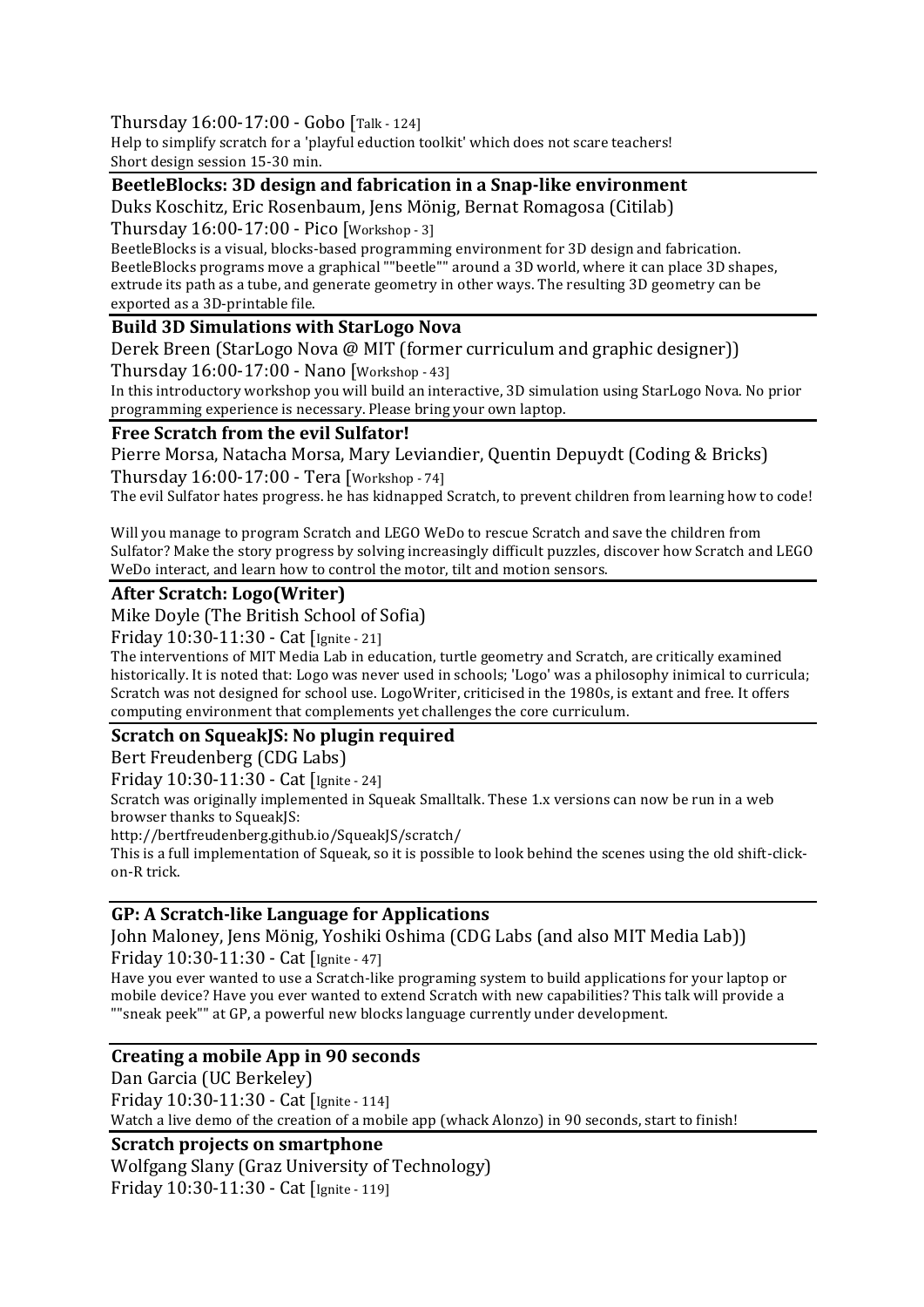I present a free service that allows to transform Scratch projects into Pocket Code programs that can be executed and, what's more, also directly edited on any smartphone or tablet. In fact the editing may be necessary to replace keyboard input by sensors or multi touch features built into the smartphones. Example: http://scratch.mit.edu/projects/25397749/ and https://pocketcode.org/details/1806

### Takeoff, Fly, Flip, and Land - Visual Programming for Drones/Quadcopters Mike Chen ()

Friday 10:30-11:30 - Cat [Ignite - 132]

Drones/quadcopters are becoming popluar for entertainment and photography. We designed a visual programming language, called Tickle, to program drones - turning them into opportunities for learning programming. 

## **Sniff - A text based programming language for Scratchers**

Tom Stacey, Ian Stephenson (Researcher - Bournemouth University)

Friday 10:30-11:30 - Gobo [Paper - 10]

Sniff is what Scratch would be if you wrote it down. It's a regular programming language that tries to be as much like Scratch as possible, but being text based its much closer to being a traditional programming language. It lets experienced Scratchers use all their Scratch knowledge to write text based programs. In this paper we explore the challenges and present our current findings.

### **The SQLsnap! supermarket**

Eckart Modrow (University of Goettingen)

Friday 10:30-11:30 - Gobo [Paper - 12]

Following the ideas of the "Beauty and Joy of Computing" within the context of German CS-curricula, I show how the use of computer systems in common social situations can be modelled algorithmically using Snap!. The necessary additional tools  $-$  easily derived from an example environment  $-$  are described and implemented. The results can be seen as SQLsnap! on http://snapextensions.uni-goettingen.de.

# HelloScratchJr.org: Curricular Design and Assessment Tools to Foster the **Integration of ScratchJr and Computational Thinking into K-2 Classrooms**

J.C. Olabe et al. (Christian Brothers University)

Friday 10:30-11:30 - Gobo [Paper - 34]

This paper presents an open website, HelloScratchJr.org, where K-2 teachers and students access curricular material and assessment tools. The site is intended to facilitate the integration of Computational Thinking, using ScratchJr, during the first years of primary school. These resources address the key factors for the success of school initiatives entering the field of computational thinking.

## Analyze your Scratch projects with Dr. Scratch and assess your Computational **Thinking skills**

Jesús Moreno-León, Gregorio Robles (Programamos.es)

Friday 10:30-11:30 - Gobo [Paper - 64]

In this paper we present the procedure used by the Dr. Scratch tool to automatically assess the development of Computational Thinking (CT) demostrated by the developer of a Scratch project. The paper reviews similar initiatives, like Hairball, and investigates the literature with proposals for assessment of Scratch projects that we have studied and remixed in order to develop the CT analysis.

## **Web platform to support teaching programming with Snap! and manage pupils' learning**

Sébastien Combéfis and Chantal Poncin (Computer Science and IT in Education) Friday 10:30-11:30 - Gobo [Paper - 91]

This work is about the development of a web plaform dedicated to pupils between 10 and 14 years old that support them in their learning of programming. The developed platform uses Snap! and adds a lightweight LMS. The goals of the LMS is to help teachers to manage activities and lessons to build courses to be followed by their pupils.

## **Measuring the centralized mindset in Scratch**

Dimitris Nikolos, Vassilis Komis (Department of Educational Sciences and Early Childhood Education)

Friday 10:30-11:30 - Gobo [Paper - 100]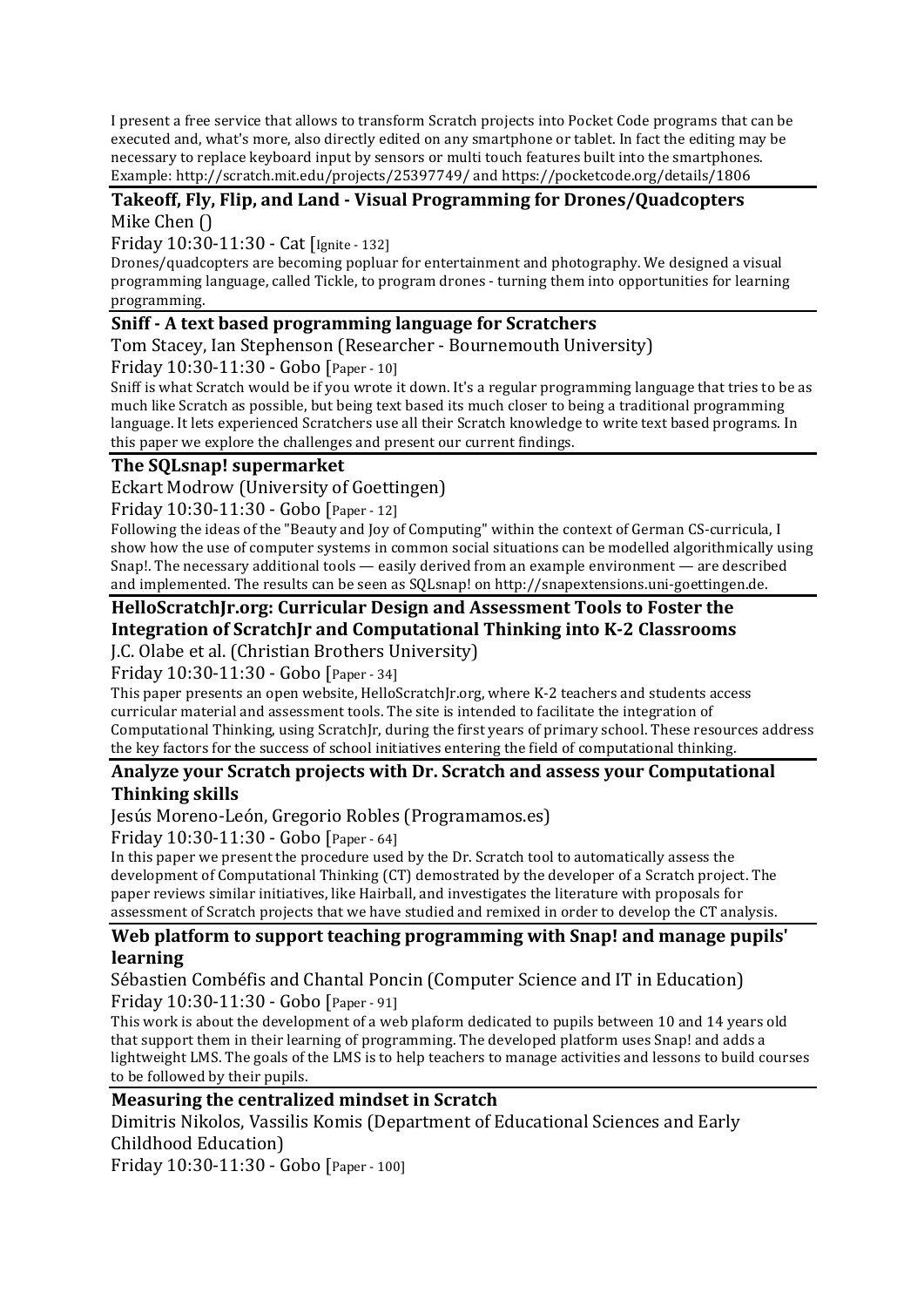This paper describes an effort to measure the centralized control of Scratch projects using social networks analysis software. We developed software to transform the structure of Scratch projects into networks. The theory of centrality and centralization of social networks can then be applied to the structure of a Scratch project providing measurements for the centralized mindset of the creator.

## **Explaining Chemistry with Scratch**

Michael Weigend (Holzkamp-Gesamtschule)

Friday 10:30-11:30 - Gobo [Paper - 104]

Creating and discussing Scratch animations can make chemistry education more interesting and profitable. This contribution presents examples explaining the mechanisms of chemical reactions, properties of organic compounds and general chemical principles. Students get the opportunity to develop creativity while explicating mental models about theoretical concepts.

## **Snap4Arduino**

Bernat Romagosa (Citilab)

Friday 10:30-11:30 - Pico [Talk - 31]

After explaining how we developed Snap4Arduino and its relation to our previous S4A project, we will offer a live demo in which we will build, program and (try to) play a Theremin musical instrument.

### **Extending Snap! for OOP**

Jens Mönig (CDG Labs), Brian Harvey (UC Berkeley) (CDG Labs, SAP Research)

Friday 10:30-11:30 - Pico [Talk - 79]

The next version of Snap! will provide prototypal inheritance, letting students model cascading dynamic bindings for field-variables, custom blocks, sprite attributes and media. With this mechanism students can classify concrete behavioral strains into more abstract prototypes and turn these into powerful classes. Thus, Snap! will be able to support a rigorous introductory OOP curriculum.

### **The new 'Kinect 2 Scratch', a toolkit for developing Natural User Interface games** in Scratch 2.0 using the new Kinect v2.

Stephen Howell, Scott Blackwell (Microsoft)

Friday 10:30-11:30 - Pico [Talk - 101]

We present the new Kinect 2 Scratch which connects Scratch  $1.4/2.0 \&$  Kinect v1/v2 (for Xbox One). The original software was released in January 2011, and has been downloaded thousands of times and used worldwide. This free software allows anyone code for the body tracking Kinect sensor using Scratch. We will focus on the updated features, supporting educational material and the 2015 schools pilot

## **Scratch in Science: Creating Experiments and Making Sense of the Data**

Steve Holmes (Educator)

Friday 10:30-11:30 - Nano [Workshop - 75]

We will explore the learning opportunities available through connecting sensors to Scratch. The Make!Sense analog sensor board and Wii Remote/Balance board will be used to give lessons about real time data streaming and data collection/analysis.

Scratch's easy programming environment allows primary and secondary students with no programming experience to write code to collect and analyse data.

## **From traffic lights to parent detectors: physical computing with Scratch and the Raspberry Pi**

Clive Beale (Raspberry Pi Foundation)

Friday 10:30-11:30 - Nano [Workshop - 141]

Break out of the screen and control the outside world with Scratch and the Raspberry Pi!

This is a hands on session where you will learn how to connect LEDs, buttons, motors and sensors to the Pi and control them using Scratch. With these few basic skills you will be able to build your own robot or even a parent detector for your bedroom.

## **Unleash vour Arduino!**

Romain Liblau, Alexandre Lamandé, Belaid Abdellah, François Sylvestre, Loïc Tangre (Magic Makers)

Friday 10:30-11:30 - Tera [Workshop - 89]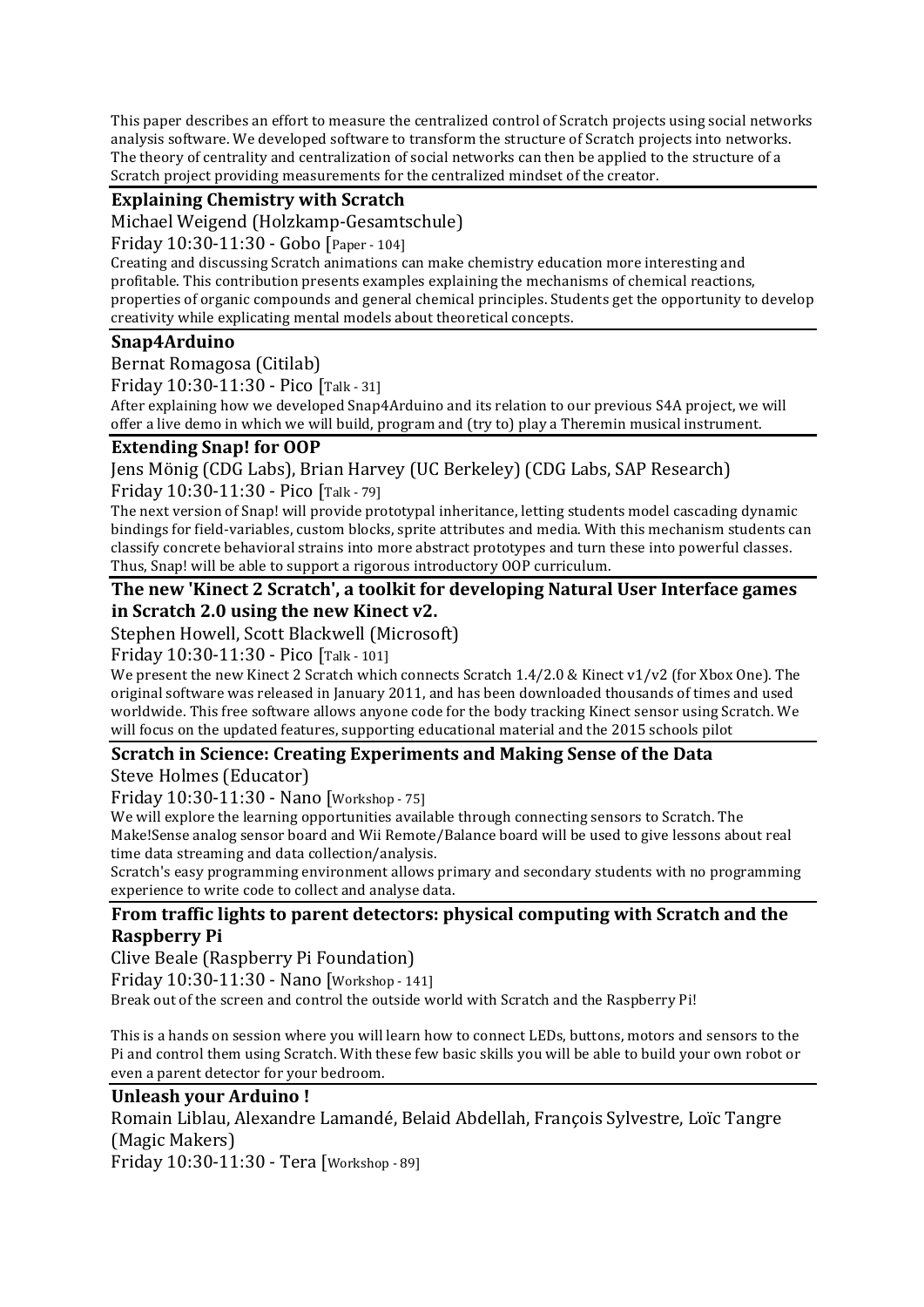Have you been showing kids how to tinker with Arduino on Scratch? Did they ever wish they could get rid of the usb cable in order to create stand-alone objects? Well now they can !! Working with engineering students form Sup Galilée (Paris), Magic Makers released a tool allowing you to load your Scratch projects on an Arduino and pull the plug ! Come and try it with our hands on session !

## Coding with ScratchJr, students 6-9 years old

Mie Menmark (School)

Friday 12:00-13:00 - Cat [Ignite - 22]

Nothing is impossible. We are learning a new language, programming language. We use scratchJr along with other programming apps and practical exercises in preschool to year3 in school subjects and at leisure. The digital tools are a natural and vital part of learning. Everyone can! Everything becomes possible.

Come and see and try on my workshop.

## **Writing a Scratch Book for Girls (and Boys)**

Derek Breen (writer, Scratch For Kids For Dummies)

Friday 12:00-13:00 - Cat [Ignite - 40]

When commissioned to write a book about Scratch targeting children from eight- to twelve-years-old I had two main priorities: emphasize design over coding and strike a balance between projects which would appeal to girls vs. boys. Fortunately I had two target readers in my family, my nine-year-old niece and eleven-year-old nephew. Each would challenge me to make the book ""more for them.""

## **Block languages for the visually impaired**

Brian Harvey (University of California)

Friday 12:00-13:00 - Cat [Ignite - 78]

Block languages (Scratch, Snap!, Blockly, App Inventor, StarLogo TNG) have had a surge of popularity in introductory computer science curricula because of their strong appeal to traditionally underrepresented groups, especially girls. But they threaten to exclude one group: the visually impaired. How can we extend software and curricula to solve this problem?

#### **Robot-Puppet Show with Scratch and Aisoy1**

Frank Sabaté (Escola Projecte)

Friday 12:00-13:00 - Cat [Ignite - 84]

Ten year-old students, in pairs, direct a puppet show. They've got two actors: two Aisoy1 robots. During a whole term, they write the script, create the scenarios, make the costumes (with the help of a group of grandmothers) and they program the show using Scratch 2 and the Aisoy extension. Finally, the shows are represented to their partners and recorded.

## Using Scratch Jr as a learning support tool in Kindergarten

Angela Sofia Lombardo ()

Friday 12:00-13:00 - Cat [Ignite - 90]

I will share my experience as a learning support teacher, introducing Scratch Ir to a 5 years old kindergartener as a cognitive stimulation tool. This rapidly became an experience of empowering socialization between peers and expressing emotion through creativity.

## **Scratch to school - helping with learning difficulties**

Daniela Guengant & Claude Terosier (Magic Makers)

Friday 12:00-13:00 - Cat [Ignite - 95]

Sharing insights on the impact of creative computing workshops on high school kids with learning difficulties. Based on a serie of workshops led in a Parisian High School with kids 12 to 14.

## **Scratch in the classroom: a teacher training experience in Brazil**

Adelmo Eloy, Eduardo Aranibar Silva ()

Friday 12:00-13:00 - Cat [Ignite - 146]

Scratch is an innovative tool for teaching computational thinking, capable of creating positive impact on how one learns and thinks. However, in order to achieve massive scale in Brazil, it will be necessary to integrate the tool and the concepts with traditional elements of the school, from curriculum to teachers.

## **When the Chicken met the Robot**

Mags Amond & Gillian Connolly (CESI and Coderdojo)

Friday 12:00-13:00 - Gobo [Talk - 15]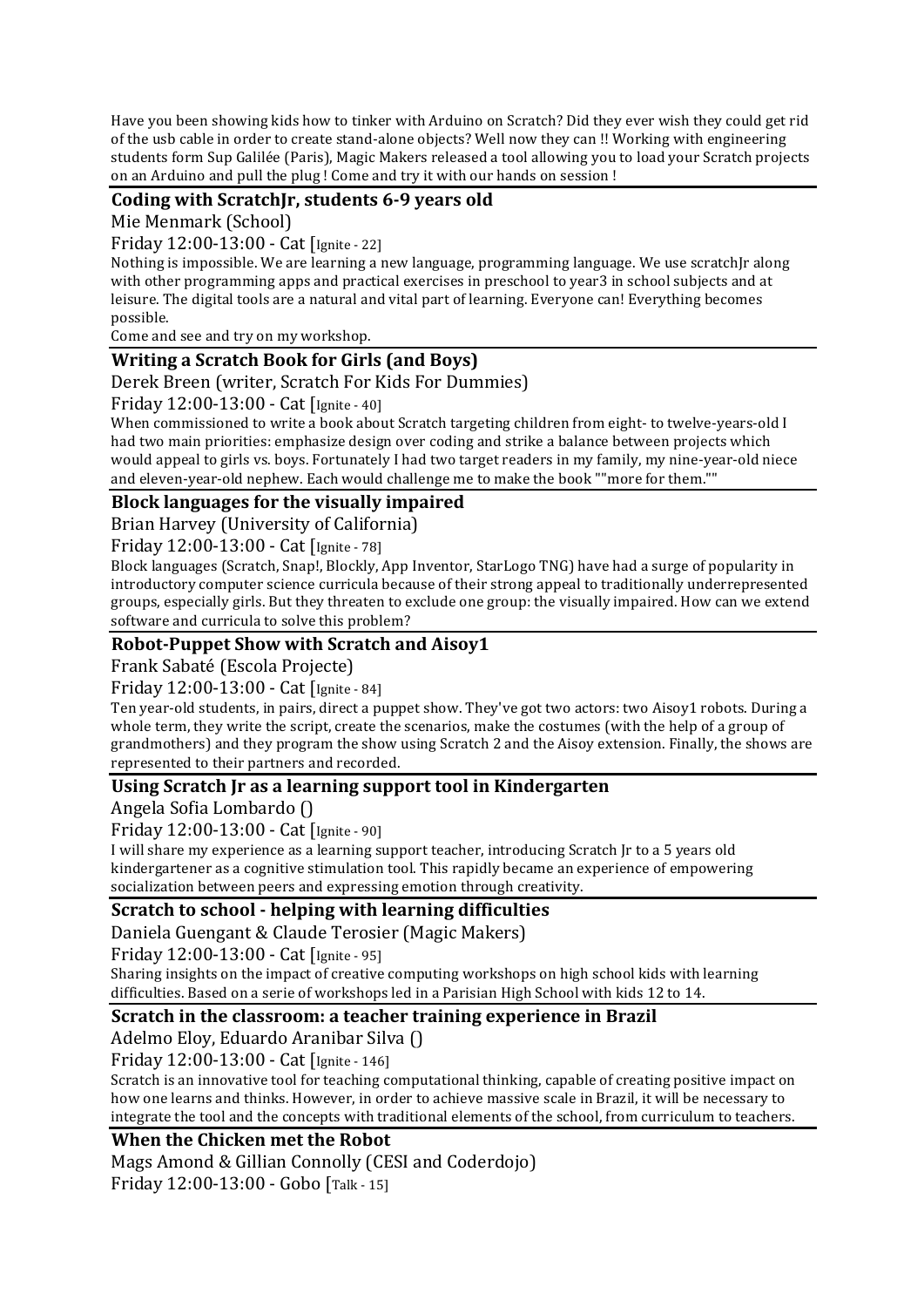Developing the intersection between pedagogy and ""techagogy"" - how teachers need to bring more computational thinking into their practice, and techies need to bring more pedagogy into their explanations. Mags the Teacher and Gillian the Techie met by chance, having each taken steps into each others' world via Coderdojo. In this presentation we'll tell the story so far...

Don't think like a computer, think like a computer scientist! Michael Lodi (CoderDojo Bologna, Università di Bologna - Italy)

Friday 12:00-13:00 - Gobo [Talk - 76]

The importance of computational thinking in computer science education is clear.

But it can also teach some very relevant life skills for all, like systematic thinking, decomposition, acceptance of uncertainty of the result, being less ambiguous in giving instruction, paying attention to efficiency, iterate and collaborate.

Science shows these skills can boost nothing less than our happiness :-)

## 'What I hear I forget, what I see I remember, what I do I understand.' Lessons **learned: 2 years Fabschool kids.**

Henk Buursen, Karien Vermeulen (Waag Society / Fabschool)

Friday 12:00-13:00 - Gobo [Talk - 118]

Making is a trend. And is fun. But more than fun for many people, making is a fundamental intrinsic need. In creating the world we encounter, we get new experiences and learn about what works and what does not. Making leads to new insights and opportunities. And ""Learning by making"" provides a wealth of opportunities for education.

## **Project Spark: How building 3D fantasy worlds can be the perfect introduction to block based coding.**

Stephen Howell, Scott Blackwell (Microsoft)

Friday 12:00-13:00 - Pico [Talk - 106]

Project Spark is like Scratch; a powerful, yet simple way to build and play your own worlds, stories and games. Project Spark is developed by Microsoft, and is an evolution of Kodu. This presentation will show how reprogramming an angry goblin to be your best friend can teach boolean logic while also being incredibly awesome. We will also showcase the free video course we made for Spark.

## **Tickle: Visual Programming meets Arduino, Connected Toys, and Smart Homes** Mike Chen  $\cap$

Friday 12:00-13:00 - Pico [Talk - 131]

Tickle is a visual programming language for the iPad, inspired by Scratch and Blockly. It's designed to enable anyone to easily program smart devices - without wires and installing extensions. Attendess will get a chance to program a variety of Bluetooth and Wi-Fi devices using Tickle, and learn which ones are best for their educational programs. \*Please bring an iPad if you have one.

## **Pixie: learn how to program step by step**

Luis Carbajosa (Pixie Code SL)

Friday 12:00-13:00 - Pico [Talk - 136]

PIXIE is a support system to teach programming created from a standard system based on visual blocks of code inspired by Scratch and based on Blockly. PIXIE develops a whole ecosystem of academic management, courses, classes and teaching materials, all organized around a completely integrated programming environment.

## **Hip-Hop Dance and Scratch**

## Ricarose Roque and Eric Schilling (MIT Media Lab)

Friday 12:00-13:00 - Nano [Workshop - 54]

Join the MIT Scratch Team in a hip-hop dance workshop using Scratch. In this workshop, we'll program hip-hop dance moves, such as popping and toprocking. Afterwards, we'll share our projects and discuss other interest-based pathways into Scratch. This project is part of an initiative with the DML Research Hub and the Harvard Berkman Center for Internet & Society. No prior dance skills required.

## **Bots and Bees**

Susan Nic Réamoinn (Griffeen Valley Educate Together N.S.)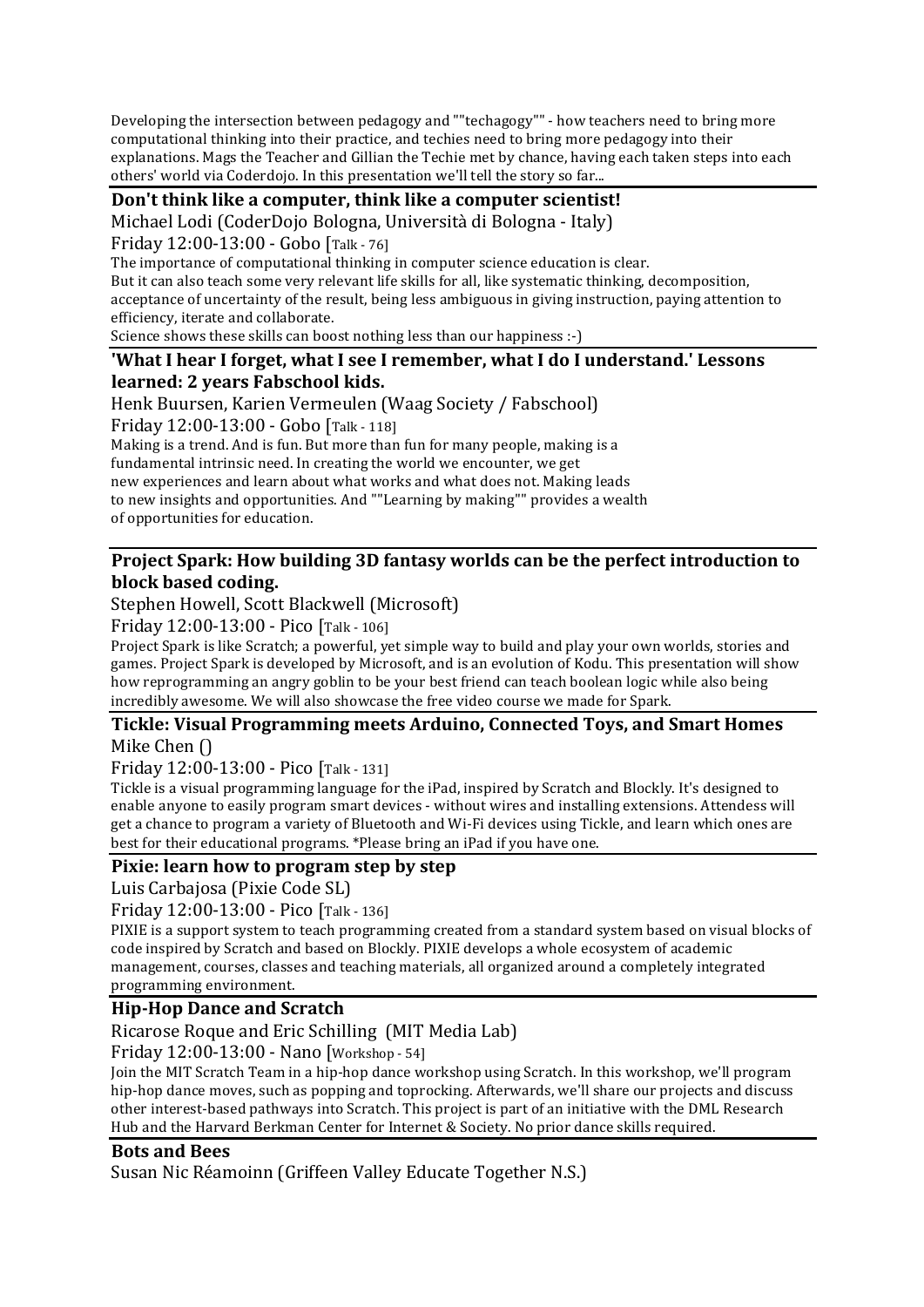### Friday 12:00-13:00 - Tera [Workshop - 96]

Beebots, Ohbot and Pi2Go: we're all about the robotics! Come along and join in the fun of language sharing and robotic coding. We use robots for oral language development and coding in the early years. See our little bees in motion and share your language with us.

## **The Beauty and Joy of Computing -- Intro CS for the world**

Brian Harvey, Daniel D. Garcia (University of California)

Friday 14:30-15:30 - Cat [Talk - 83]

The Beauty and loy of Computing (BIC) is a Snap!-based intro computer science curriculum aimed at bringing serious CS ideas such as recursion and higher order functions to a broad audience, with special emphasis on traditionally excluded groups including women and minorities. We'll describe our current work bringing BJC to New York City, and invite translations for non-US audiences.

### **Bringing the Beauty and Joy of Computing to the World via edX**

Dan Garcia, Brian Harvey, Jens Moenig, Michael Ball (UC Berkeley)

Friday 14:30-15:30 - Cat [Talk - 116]

After five years of offering professional development to over 200 high school teachers, the Beauty and Joy of Computing (BIC) team decided to embark on a project with global reach: building a massive open online course (MOOC) for their BJC course, complete with autograding, peer grading, inspiring videos, quizzes, and a learning community. This talk will offer a sneak peek;it launches Fall 2015.

## **Moving from Paper to Scratch to Python**

David Ames (Edge Hill University/Computing At School)

Friday 14:30-15:30 - Gobo [Talk - 19]

A whistle stop, hands on, tour of how I've used both Scratch and Python in an introductory programming course with 11-14 year olds. With a focus on drawing out the links between how students plan out what they're going to do, how they would do it using Scratch and then how they might implement the same structures using Python.

#### What is the best way to move from Scratch towards other programming **languages?**

Lars Kobbe ()

Friday 14:30-15:30 - Gobo [Talk - 82]

This session addresses the question of how to help experienced Scratcher (yet otherwise beginners) move from Scratch to mainstream programming languages and reduce the typical frustration of beginners. We will review and discuss what makes Scratch (both as a language and as a platform) so engaging and fun and to what degree this experience can be re-created with other languages and platforms.

## **Bridging the Gap between Blocks and Text via Game Development**

Ursula Wolz (RiverSound Solutions)

Friday 14:30-15:30 - Gobo [Talk - 129]

There is anecdotal evidence that Scratchers may struggle with text-based programming. This workshop presents a series of exercises developed in response to middle school students' request to move to Java. Eight small Scratch programs are introduced that cover the essentials of coding and game design. Ten Processing examples follow covering the same concepts. All were tested by 4th - 9th graders.

## **Teaching debugging in Scratch**

Miles Berry (University of Roehampton)

Friday 14:30-15:30 - Pico [Talk - 87]

After an introduction to the importance of debugging for the development of computational thinking and developing resilience, drawing on the work of Papert, Dweck and others, Miles explores common types of bug in Scratch code, strategies for debugging and approaches to teaching this vital skill in school or clubs. There'll be ample time for participants to discuss how they tackle debugging.

#### **Round the Circuit - using unconventional methods to control Scratch** Drew Buddie & Sinead Moxham (Royal Masonic School/Naace)

Friday 14:30-15:30 - Nano [Workshop - 17]

There is a technological and creative revolution underway, as educators we need to plan beyond the horizon. This workshop is designed to help you gain inspiration and hands-on practical guidance around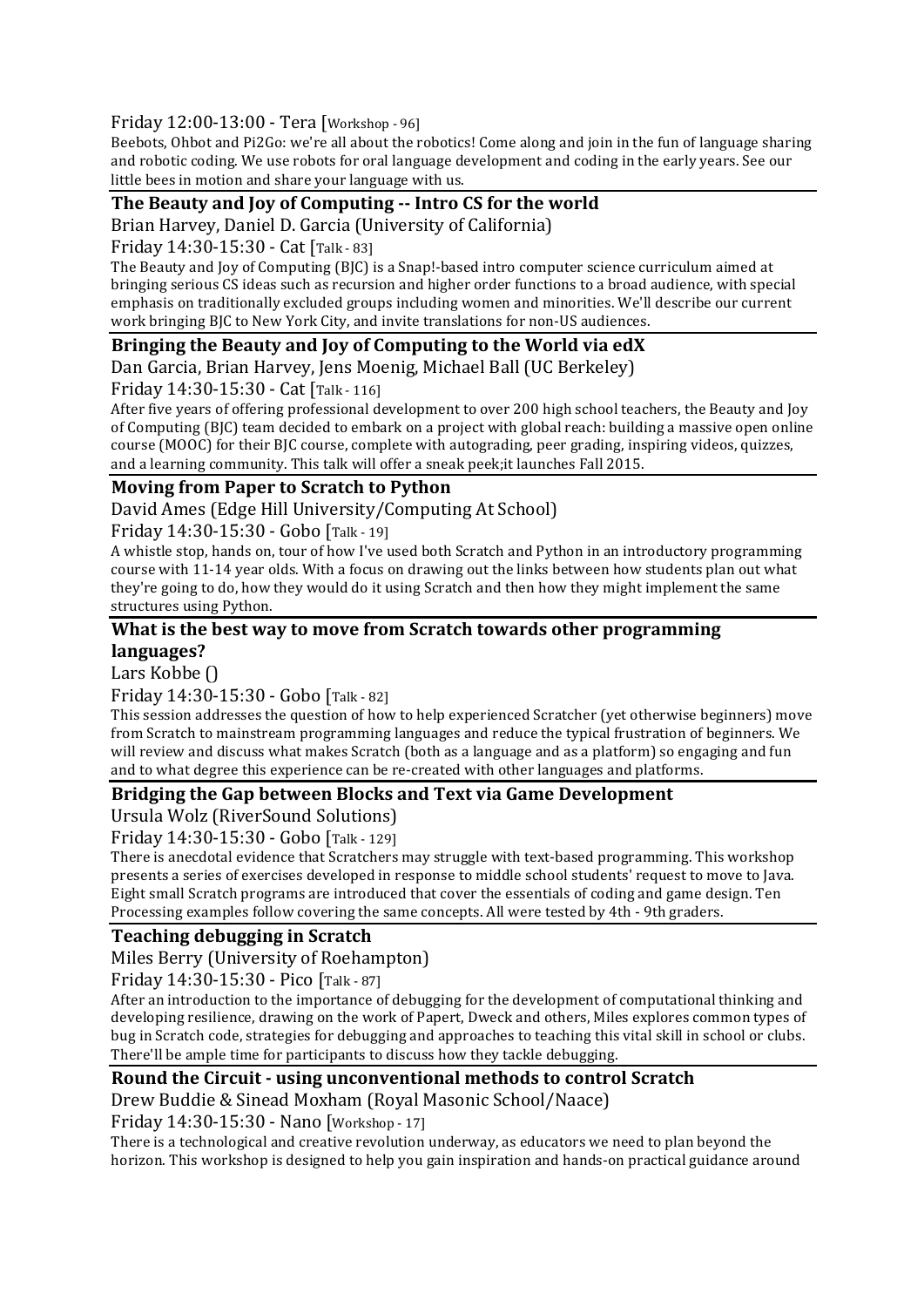the use and integration of technology across the entire school system by designing alternative controllers for your Scratch programs.

#### **Hello Ruby, unplugged activities for young learners**

Linda Liukas (helloruby.com)

Friday 14:30-15:30 - Tera [Workshop - 144]

Hello Ruby is a celebration of computing: from its immense philosophies to the tiniest booleans - and everything in between. Ruby is a small girl with a big imagination: her animal friends help her navigate through sometimes seemingly irrational world. In some ways she's like Calvin from Calvin & Hobbes, in others she's like Pippi Longstockings. Ruby's world has rules and reason, repetition and rh

## **Pedagogy for Tomorrow**

Lilli Meloche (Calgary Board of Education) Friday 16:00-17:00 - Donut [Poster - 7] Pedagogy for Tomorrow: How Scratch makes learning come to life for primary school students.

The excitement in learning that coding in Scratch brings to my grade 4 students is awe-inspiring. Coding with Scratch facilitates deeper engagement and personalized learning in every subject. Students are creators not consumers. 'Flat Scratchy', tour guide, builds relationships across borders.

## **Tablet Scratch**

Shane M. Clements and Chris Willis-Ford (MIT Media Lab (Scratch Team)) Friday 16:00-17:00 - Donut [Poster - 14]

Scratch is now on tablets! Come play with this new version of Scratch and take this opportunity to speak with MIT Scratch Team members about the new design. Though it's still under development, you can try out projects from the Scratch website or create a new one. We'd love to hear what you think!

### **Ten Different Ways to Teach Algorithms**

Drew Buddie (Royal Masonic School & Naace)

Friday 16:00-17:00 - Donut [Poster - 16]

This presentation of a hands-on workshop will look at how Scratch can be combined with a range of alternative tools to teach the concept of algorithms. Attendees will leave with tried and tested practical examples to use in the classroom.

#### **Tangible Programming**

#### Tomohito Yashiro, Kazushi Mukaiyama (Future University Hakodate)

Friday 16:00-17:00 - Donut [Poster - 27]

Tangible Programming, previously named as Material Programming, is a programming learning environment using physical blocks.

In this conference, we show a latest demonstration of Tangible Programming. Also, we report how people used Tangible Programming.

Through this demonstration, we would like to discuss the possibility of Tangible Programming system with all attendees.

#### **Scratch@Citilab**

Bernat Romagosa (Citilab)

Friday 16:00-17:00 - Donut [Poster - 29]

Come visit us to live-try and discuss with us the different projects we've developed or participated in during these 8 years of Scratch-related activity at the Citilab.

#### **Scratch, away from the computer screen**

Stephen Pithouse (Technology Volunteers)

Friday 16:00-17:00 - Donut [Poster - 35]

Using the Raspberry Pi GPIO to interact with Scratch, with flashing lights, displays and buttons.

#### **Imagine Scratch in 3D**

Derek Breen (StarLogo Nova @ MIT (former curriculum and graphic designer)) Friday 16:00-17:00 - Donut [Poster - 42]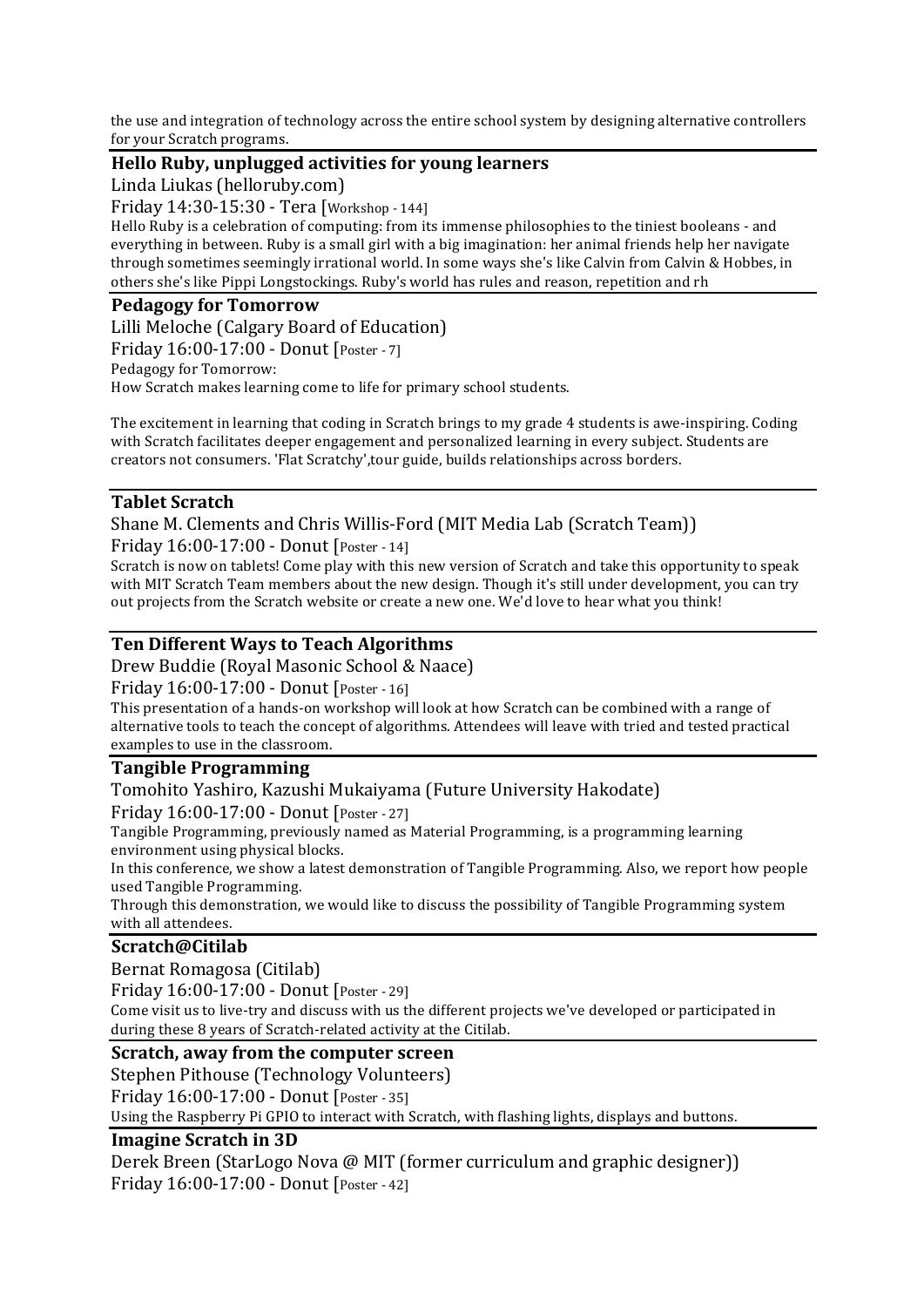StarLogo Nova brings blocks-based programming into the third dimension. While StarLogo TNG added blocks and a 3D workspace, Nova is a more streamlined simulation and game development tool, running in the browser and taking full advantage of cloud-based services. Best of all it is free to use and available right now at www.slnova.org!

### **GP: A Scratch-like Language for Applications**

John Maloney, Jens Mönig, Yoshiki Ohshima (CDG Labs (and also MIT Media Lab)) Friday 16:00-17:00 - Donut [Poster - 52]

This poster session will present GP, a new, Scratch-like blocks language that can deploy finished applications. GP (currently under development) can be extended by writing code as either text or blocks. Stop by for a demo and let us know what you think.

### **Interactive Computer Science Learning Tools for Adults**

Arteesha Bosamia ()

Friday 16:00-17:00 - Donut [Poster - 56]

Interactive mobile tool for adults to learn Computer Science concepts.

#### No One Left Behind - Unlocking inclusive gaming creation and experiences in **formal learning situations**

Anja Petri (Graz University of Technology)

Friday 16:00-17:00 - Donut [Poster - 60]

In the European project No One Left Behind we aim to include digital game-based learning into the school curriculum. It will unlock inclusive gaming creation in formal learning situations. By using Pocket Code teens can create games on their mobile devices, with the aim of enhancing their abilities across all academic subjects, as well as their computational thinking, creativity and social skills.

#### **When sharing computer science with everyone also helps avoiding digital prejudices: a practice report.**

Marie Duflot, Martin Quinson, Florent Masseglia, Didier Roy, Julien Vaubourg (Inria) Friday 16:00-17:00 - Donut [Poster - 65]

We, computer scientists, have to increase human knowledge, e.g. help to better understand what is mechanical intelligence. But we also have the duty to share this knowledge with everyone. To be sure that no one endure, whereas each one benefits from the derived technology. To this end, creative computing with Scratch, unplug activities, and playful robotics are our best friends. Let us witness.

#### **Scratch on paper**

Cobie van de Ven (Digitaal Laboratorium)

Friday 16:00-17:00 - Donut [Poster - 71]

Can we design paper games for a nice introduction or a better understanding of concepts of computational thinking. We show some examples and may be this is an inspiration to come with more ideas.

## **Robot-Puppet Show with Scratch and Aisoy1**

Frank Sabaté (Escola Projecte)

Friday 16:00-17:00 - Donut [Poster - 85]

Ten year-old students, in pairs, direct a puppet show. They've got two actors: two Aisoy1 robots. During a whole term, they write the script, create the scenarios, make the costumes (with the help of a group of grandmothers) and they program the show using Scratch 2 and the Aisoy extension. Finally, the shows are represented to their partners and recorded.

#### **Unleash vour Arduino!**

Romain Liblau, Alexandre Lamandé, Belaid ABbdellah, François Sylvestre, Loïc Tangre (Magic Makers)

Friday 16:00-17:00 - Donut [Poster - 88]

Have you been showing kids how to tinker with Arduino on Scratch? Did they ever wish they could get rid of the usb cable in order to create stand-alone objects? Well now they can !! Working with engineering students form Sup Galilée (Paris), Magic Makers released a tool allowing you to load your Scratch projects on an Arduino and pull the plug ! Come check this out at our tour booth.

**Interact with Scratch using your mind** 

Carmelo Presicce (CoderDojo)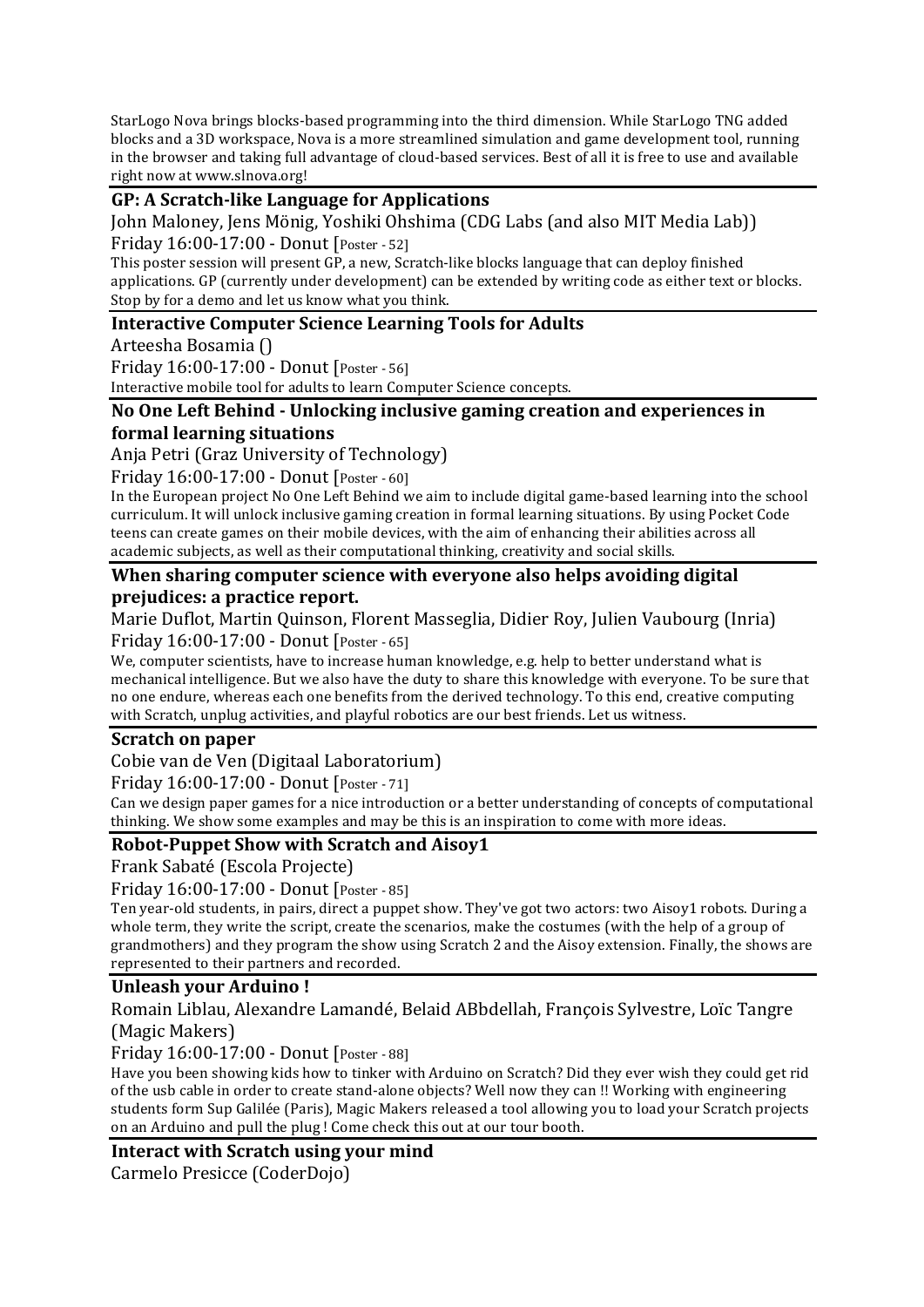#### Friday 16:00-17:00 - Donut [Poster - 93]

Have you ever dreamed about moving objects using your mind? You can do it with Scratch! MindWave Scratch extension works with a low-cost EEG headset, Neurosky Mindwave, that can detect your concentration and meditation levels, processing your brainwaves. Data can be used in Scratch projects in real time to create mind controlled games and thought driven animations. Come and try it yourself!

### Kinect 2 Scratch: A Skeletal Tracking Extension for Scratch to Enable Natural User **Interface Development with K-12 Students**

Stephen Howell (Microsoft)

Friday 16:00-17:00 - Donut [Poster - 103]

The new Kinect 2 Scratch connects Scratch  $1.4/2.0$  with Kinect v1/v2 (for Xbox One). This free software allows anyone code for the body tracking Kinect sensor using Scratch. This poster describes the updated features, educational material and results of the 2015 schools pilot

#### **A smart girl writes code**

Sandra Bosch and Ines Duits (Slimme meisjes programmeren (ebook))

Friday 16:00-17:00 - Donut [Poster - 108]

Ines Duits created a book for girls. The main concept is that programming doesn't make you a technical person, but a creative one. Now more then even, girls are producing media. They upload to their youtube accounts, they write blogs and create fan art. It would be a real shame if these girls would not be able to code, because it will limit them and make them dependend on those who can.

#### The Beauty and Joy of Computing and the Snap! programming language

Dan Garcia, Brian Harvey, Jens Moenig, Michael Ball (UC Berkeley)

Friday 16:00-17:00 - Donut [Poster - 115]

The Beauty and  $Iov$  of Computing  $[B]C$  is a Snap!-based non-majors computer science curriculum aimed at bringing serious CS ideas such as recursion and higher order functions to a broad audience, with special emphasis on traditionally excluded groups including women and minorities.

#### **Scratch in Teacher Education in Iceland**

Salvor Gissurardottir (School of Education, University of Iceland)

Friday 16:00-17:00 - Donut [Poster - 117]

This paper discusses ways how Scratch could be introduced into teacher education. From 2012 to 2014 Scratch has been used to introduce first year teacher education class in Iceland to coding and programming but also as an environment to collaborate with others and remix and tinker and prepare for IoT environment of tomorrow. The aim is to prepare future teacher who can be agents of change.

#### **Fabschool / Cryptokids**

Henk Buursen, Karien Vermeulen, Robin van Westen (Waag Society/fabschool/cryptokids) Friday 16:00-17:00 - Donut [Poster - 120] We will present fabschool & cryptokids:

Fabschool: age 8-12 learn how to make, to explore technology and work with machines.

Cryptokids: Hacking, networks and privacy are keywords for this cryptoparty for kids.

#### **Teaching abstraction in computer science through the use of Scratch** Dr. Michal Armoni ()

Friday 16:00-17:00 - Donut [Poster - 126]

Abstraction is one of the most fundamental ideas in computer science (CS). However, teaching this soft concept to novices is a very complicated task. In our research we examine a simple pedagogical strategy for teaching abstraction as part of an introductory CS unit to 7th graders. This unit covers basic ideas of CS through the use of Scratch.

## **Byte sized videos to jump start coding in Scratch, Snap and Processing** Ursula Wolz, Chris Dunne (RiverSound Solutions) Friday 16:00-17:00 - Donut [Poster - 128]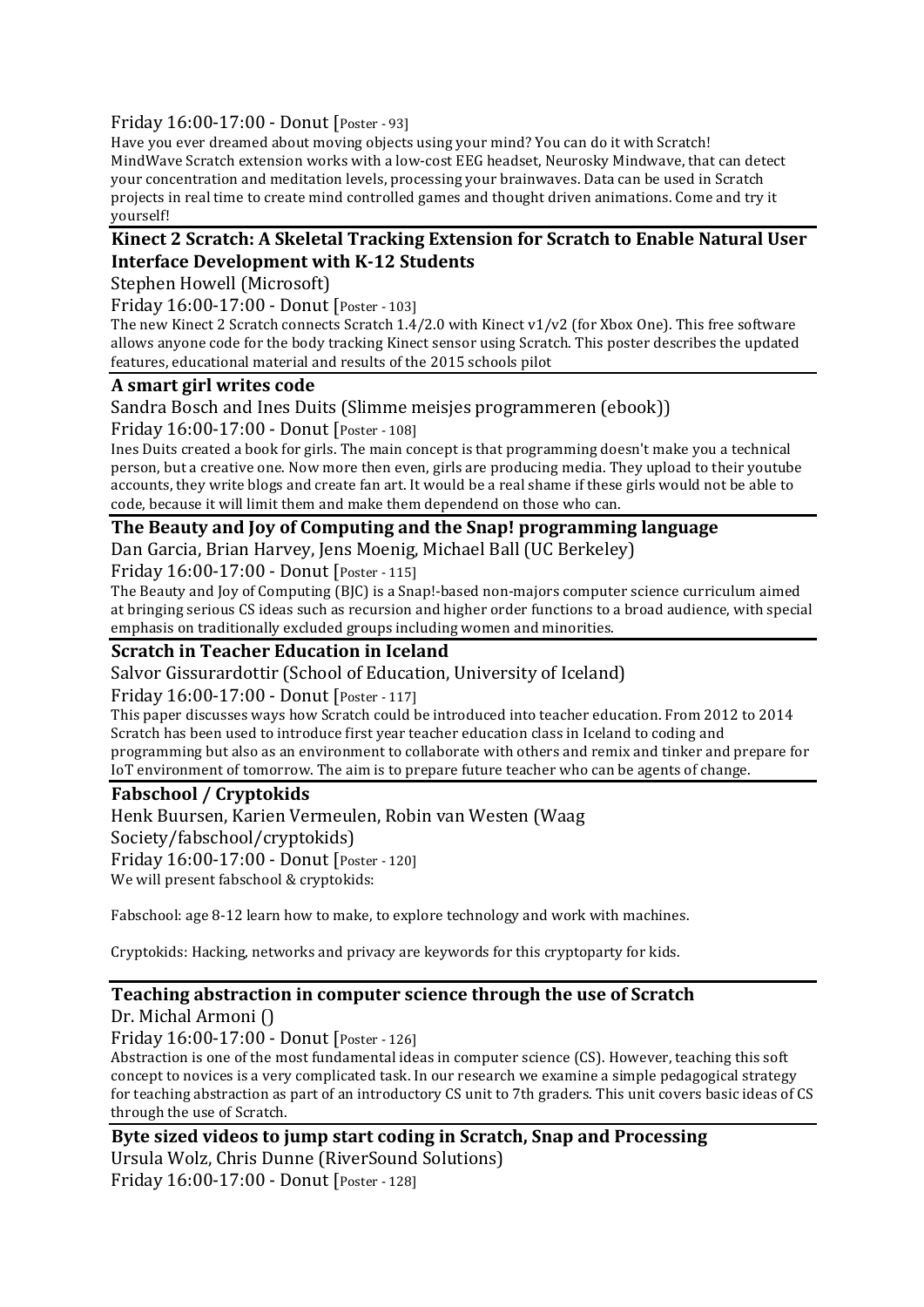Video tutorials are all the rage for providing blended instruction. This presentation demonstrates key elements to a good video production that has been field tested with Scratchers aged 9 - 14. Developed with Chris Dunne, aka Wodunne in the Scratch community our technique provides immediate, efficient information for novice and intermediate programmers.

# **Tickle: Visual Programming for Internet of Things (IoT)**

Mike Chen ()

Friday 16:00-17:00 - Donut [Poster - 134]

Our world is rapidly becoming wirelessly connected. Tickle is a visual programming language explicitly designed for Internet of Things. Come try a variety of Bluetooth/Wi-Fi devices that you can program right from your iPad, including drones, robots, Arduino, and smart home devices.

### Using Scratch to reduce conflicts and increase self-esteem

Helena Romano, João Torres, Miguel Figueiredo (EduScratch - ICT Competence Centre of School of Education - Polytechnic Institute of Setúbal)

Friday 16:00-17:00 - Donut [Poster - 143]

EduScratch and CPCJ Setúbal, Portugal, implemented a club with the class teacher. Several activities were developed so that 16 students, who have failed once at least, were trained in Scratch. Some pupils became monitors and began to set up the Scratch Programming Club, taking full responsibility for the preparation of the materials and training their peers. The project achieved its objectives.

#### **Build your international Scratch-Wikis in your native language: World Wide Wikis** Martin Wollenweber, Linda Fernsel (http://scratch-dach.info/)

Friday 16:00-17:00 - Donut [Poster - 145]

Founders and members of the German language Scratch Wiki want to help international Scratch communities establish Scratch-Wikis in their own language. After we launched the German Wiki in 2012, last vear followed an Indonesian and a Russian Wiki that we are actively supporting and all of us are connected through interwiki. What about your language?

#### Connecting Scratch 2.0 with... everything!

Massimo Avvisati ()

Saturday 10:30-11:30 - Cat [Talk - 39]

Scratch 2.0 offline editor offers the opportunity to all developers to create interesting extensions. In this short presentation we'll see how to connect Scratch to a Processing ""helper"" enabling us to write customized blocks capable to communicate to any kind of software or hardware! Internet of Things, online services or 3D video-games are just some examples of how this strategy can help educational projects to go beyond Scratch limits!

## **Programming minecraft on the raspberry pi**

Sarah Zaman ()

Saturday 10:30-11:30 - Cat [Talk - 130]

Have fun changing the minecraft world using python on the raspberry pi.

#### **A bear called Babbage: the story of the Raspberry Pi community**

Clive Beale (Raspberry Pi Foundation)

Saturday 10:30-11:30 - Cat [Talk - 140]

In three years Raspberry Pi has sold over 5 million computers. But behind the hardware lies one of the strongest, proactive and most respected communities in computing education and the creative maker movement. 

This is the story of how we built the Pi community and, more importantly, how the community built us.

## The power of cloud: Teach physical computing to kids by running SNAP on an **Arduino Yùn.**

Valentina Chinnici (Makerini & Arduino)

Saturday 10:30-11:30 - Gobo [Workshop - 127]

The aim of the workshop is to create an affordable and easy-to-use tool to get started with physical computing, even in contexts where there's no access to Internet.